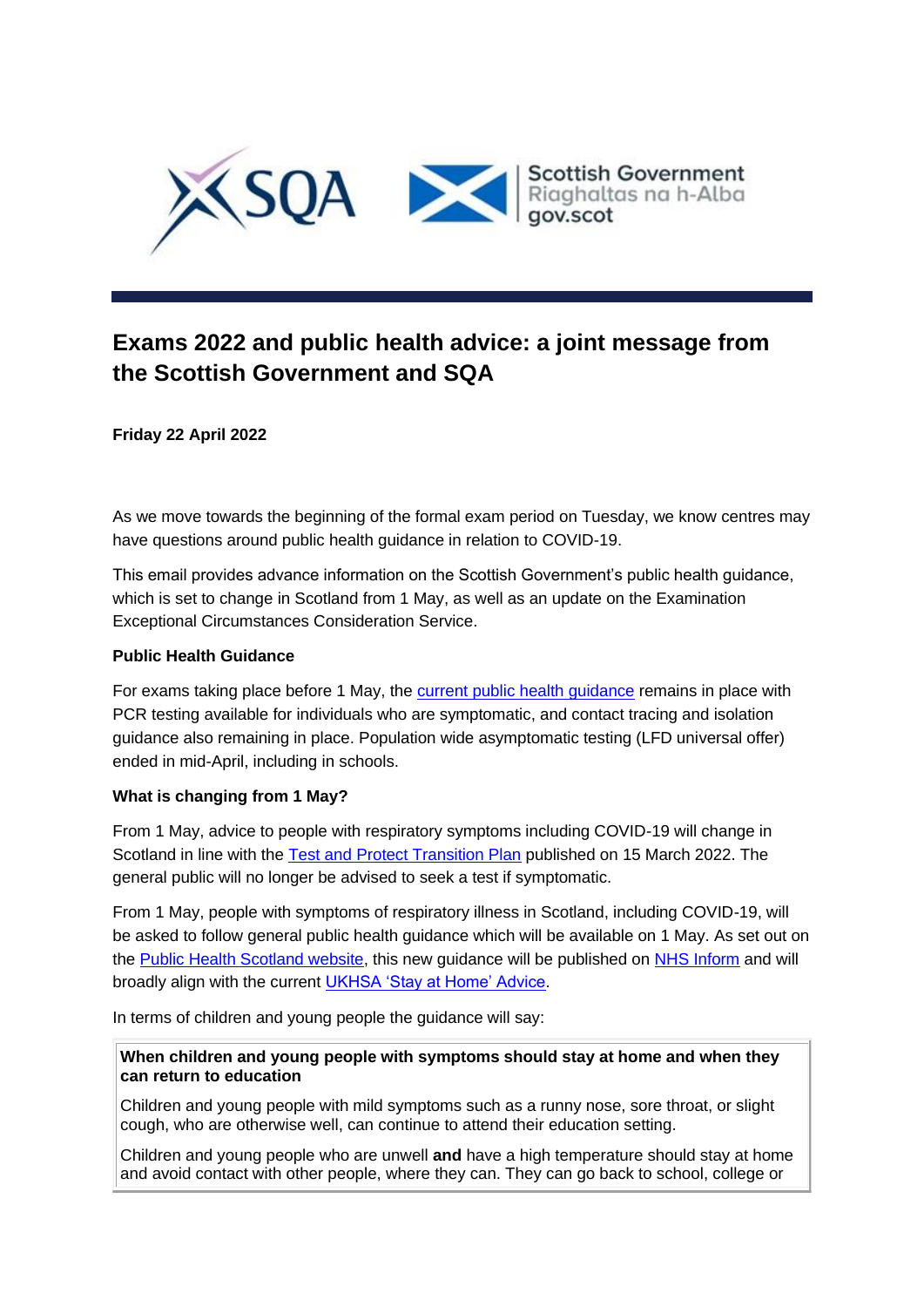childcare, and resume normal activities when they no longer have a high temperature and they are well enough to attend.

#### **Children and young people aged 18 years and under who have a positive test result**

It is not recommended that children and young people are tested for COVID-19 unless directed to by a health professional.

If a child or young person has a positive COVID-19 test result they should stay at home and avoid contact with other people for 3 days after the day they took the test, if they can. After 3 days, if they feel well and do not have a high temperature, the risk of passing the infection on to others is much lower. This is because children and young people tend to be infectious to other people for less time than adults.

Children and young people who usually go to school, college or childcare and who live with someone who has a positive COVID-19 test result should continue to attend as normal.

# **What does this mean for the Examination Exceptional Circumstances Consideration Service (EECCS)?**

SQA, working with the Scottish Government and partners, has today (Friday 22 April 2022) updated the [Examination Exceptional circumstances Consideration Service guidance for 2022](https://pages2.sqa.org.uk/ol/hkBZdMPNdlhd6BImvsW7Cvq9z3iVIs7x9vEwXKKyi4Iuy0d6P6GCbxm83ZVcD5U7YbTORwYZF80xhh9WR7DTeYlEp9lwJ0iwSj7tiYHKZI4AdrtlktRqub2s3D1X_onaxBrPAUoNS0J5aVvPOe9402WydpU7SxGGpz2Hcw,,/jEhReMPHLllNoVdlsbPWNb760SbRe9anqbszHPypwd4_lk53funcB0Lsi5xfDd9gNbvMTAcIEJVx1AVXFOGZMYNJ6PZIBlKmWTX8hbKXaIhAdKZy0Ixo8a6qym0EvtSNnBLcDUlRTXp4WxKSYuIOsBy2HKYvfDCkqmHsEaYCvQkvoeUrwKqueLWHrUX4-H3lw2SCBlkwtNet3w6YBI5TuP4Q6WAt438vc8LiynjQ7Z40m3848t4ujjZa8vpZDc1gzCOQdHW19LjsQuJYauGKvPvAhqgCYR8WjNAsY2rJBG6ZIrC9Vgd09g,,) to reflect the above.

As has always been the case, the only supporting documentation that SQA *requires* from the centre in support of an EECCS request is a statement from the head of centre. Given public health guidance, that statement should confirm the individual candidate (or their representative) reported having confirmed COVID-19 or symptoms of COVID-19 before 1 May, or more specifically, having a high temperature (37.8C or greater as per the [NHS Inform website\)](https://pages2.sqa.org.uk/ol/hkBYccPKdlhd6BImvsW7Cvq9z3iVIs7x9vEwXKKyi4Iuy0d6P6GCbxm83ZVcD5U7YbTORwYZF80xhh9WR7DTeYlEp9lwJ0iwSj7tiYHKZI4AdrtlktRqub2s3D1X_onaxBrPAUoNS0J5aVvOOex23GW-dpU7SxGGpz2Hcw,,/jUhSdszHIllNoVdlsbPWNb760TvIaZGmvbNvBLn10cAqlkFyfuLKK1Lqm55QEpZ_ZuaQBQsEGp9v00NRFOaQf5RJ9ftORkC8XHbvj6jJYINHf7M8385z8KakzmkXv87PkVPaAEtDESgjcAOOffIhijmqIIIsSwaE7jTCOpUskikejK8Rxd-ocqW9_z7xrAnB-TyKNV9-4Yyd5U7xBJZ_iNIJsE0g-x0xdPT-riXI0a8sqyo-uO94nxNh9-p7Mtx7rRqHWCHg8Ib3QbdjSaGNhO354dMdTk8bvYkNSE2BM3aXLqu5WAVVqTyarjA9Nwg4EGhXMMwBwxy3tTYKYd07FAS8jxAA7X539KFS8YD2kzu4JW_FHTHM-BOs-VajA7QGxF-_n9cM1TP9YFX-yPtuW3OJWs7ztXyKE7vDumAzG_5RWdg_H5y989uS4dE7) and feeling unwell from 1 May onwards.

As part of that established process, for COVID-19 related absences (as with any other medical condition) heads of centre will continue to use their professional judgement to determine what documentation (if any) is needed by them to support an Examination Exceptional Circumstance request and hold that documentation locally.

**There should be no requirement for an individual to produce evidence of a positive COVID-19 test for the purposes of the Examination Exceptional Circumstances Consideration Service.** As of 1 May it is not recommended that children and young people (18 years and under) are tested for COVID-19 unless directed to by a health professional.

Learners who are absent from an exam owing to COVID-19 or COVID-19-related symptoms as per the relevant public health guidance, may have an Examination Exceptional Circumstance request submitted for them, by their centre, under the 'personal circumstances' outline reason and the 'covid-related absence' detailed reason.

# **EECCS – System User Guide**

We have also now published an EECCS system user guide which is available on SQA Connect in the 'Guidance for centres delivering National Qualifications' section. This guidance provides detailed instructions, with screenshots, on how to use the system, including how to submit and create an EECCS request and the timelines for doing so. Please also note that you are asked to